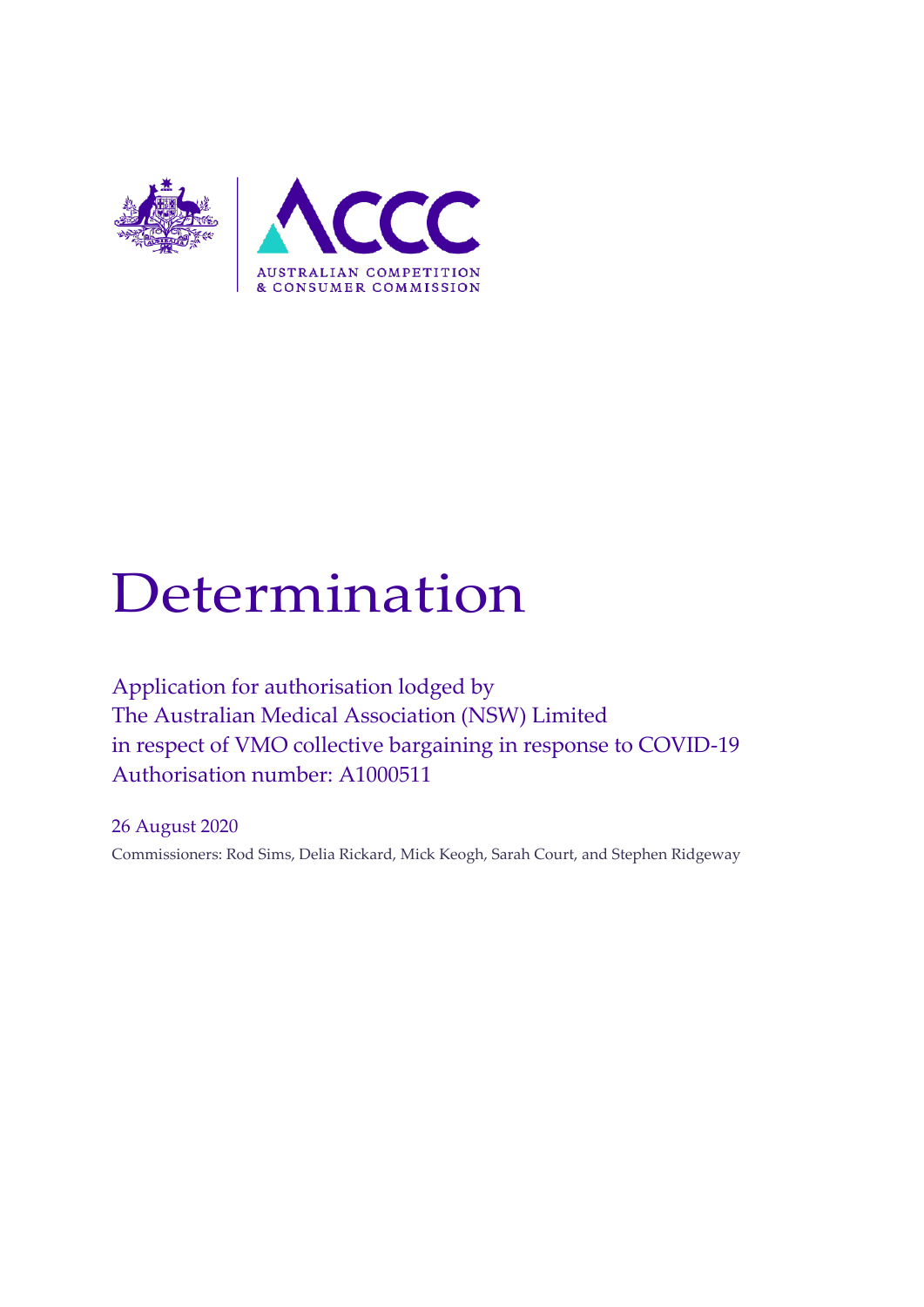# Summary

**The Australian Medical Association (NSW) (AMA NSW) is seeking authorisation for itself and any participating visiting medical officer (VMO) to collectively negotiate with private hospitals and day surgeries licensed in New South Wales. The collective negotiations relate to the terms and conditions (including remuneration) for VMOs engaged to provide medical services to public patients in the NSW private hospital system in responding to the COVID-19 pandemic.**

**The ACCC considers that the arrangements are likely to result in public benefits by reducing transaction costs, reducing information asymmetries, and facilitating other contracting efficiencies. It may also support greater participation by VMOs in delivering services to public patients in private hospitals and it may support the continuation of training for junior doctors.**

**The ACCC has decided to grant conditional authorisation until 30 September 2021.**

## 1. The application for authorisation

- 1.1. On 5 May 2020, the Australian Medical Association (NSW) Limited (**AMA NSW**) lodged application for authorisation AA1000511 with the Australian Competition and Consumer Commission (the **ACCC**) under subsection 88(1) of the Competition and Consumer Act 2010 (Cth) (the **Act**).
- 1.2. The AMA NSW is seeking authorisation for itself and participating Visiting Medical Officers (VMOs) to collectively negotiate with Private Hospital Operators<sup>1</sup> regarding the terms and conditions (including remuneration) for VMOs engaged to provide medical services to public patients in the New South Wales (**NSW**) private hospital system in responding to the COVID-19 pandemic (the **Pandemic**) (the **Proposed Conduct**).
- 1.3. The AMA NSW seeks authorisation of the Proposed Conduct for the purpose of ensuring the provision of medical services to public patients in private facilities in responding to the Pandemic. The AMA NSW notes that it is seeking to largely replicate the arrangements that are currently in place in the public hospital system for any public work undertaken in the private hospital system. The AMA considers that the existing framework in the public hospital system provides an effective means of ensuring the continuing provision of medical services to public patients in NSW.
- 1.4. The ACCC may grant authorisation which provides businesses with legal protection for arrangements that may otherwise risk breaching competition law but are not harmful to competition and/or are likely to result in overall public benefits.

#### Interim authorisation

- 1.5. The AMA NSW also requested that the ACCC grant interim authorisation to enable it to engage in the Proposed Conduct while the ACCC considered the substantive application (the **Interim Authorisation**).
- 1.6. On 8 May 2020, the ACCC granted interim authorisation, subject to notification and reporting conditions, under subsection 91(2) of the Act. The ACCC granted the interim

<sup>1</sup> Being Ramsay Health Care Australia Pty Limited, Healthscope Operations Pty Limited, Healthe Care Australia Pty Limited, Adventist Healthcare Limited, St Vincent's Health Australia Limited and other private hospitals and day surgeries licensed in NSW.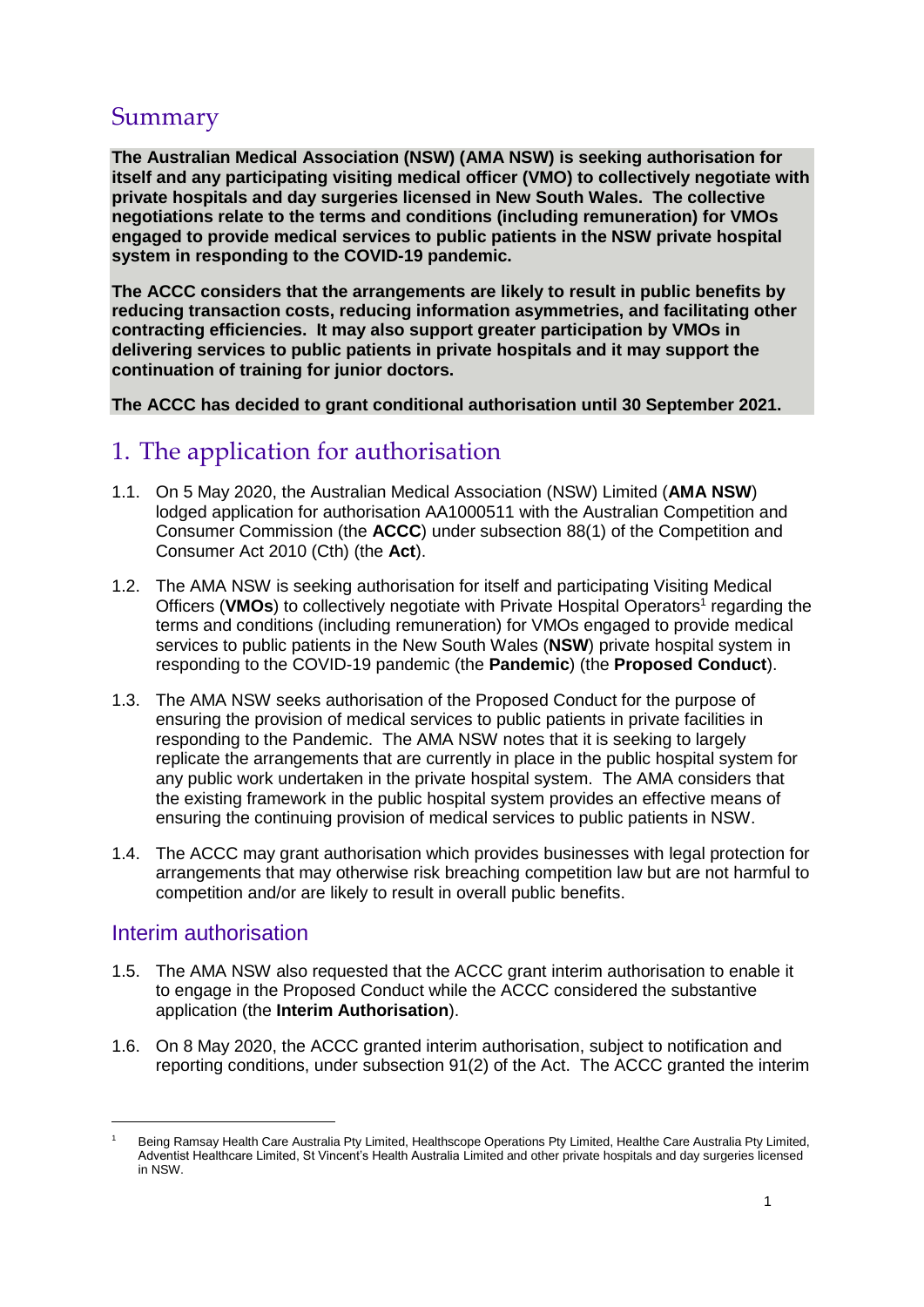authorisation solely for the purpose of dealing with the effects of the Pandemic in NSW.

1.7. The Interim Authorisation will remain in place until it is revoked, or the date on which the application for authorisation is withdrawn, or the date the ACCC's final determination comes into effect.

## 2. Background

- 2.1. The ACCC recognises the significant challenges occurring as a result of the Pandemic. The Pandemic has caused a major disruption to society and the economy, with social distancing measures and travel bans affecting various sectors across the economy. There is risk that Australia's health services may be put under significant stress in responding to the Pandemic. The identification of this risk gave rise to applications for authorisation such as the one from the AMA NSW.
- 2.2. In March 2020 the Australian Government and State and Territory Governments implemented a range of measures to support a co-ordinated healthcare response to the Pandemic. This included measures under which Private Hospital Operators agreed to make available their facilities, including beds, workforce, and the operations of the health services business conducted at those private health facilities<sup>2</sup>.
- 2.3. In June 2020 the NSW Government announced additional funding to allow public patients to be treated in private hospitals. These measures were in response to the delay in the treatment of certain public patients caused by the suspension of certain elective surgeries during April 2020.<sup>3</sup>

## The AMA NSW

- 2.4. The AMA NSW is an independent association representing the medical profession in NSW. It provides industrial representation for VMOs, as well as a range of advocacy, advice and support services to the wider profession in NSW.
- 2.5. A VMO is a medical practitioner appointed under a service contract to provide medical services for monetary remuneration. VMOs can hold appointments to public hospitals,<sup>4</sup> private hospitals, or both. VMOs typically have their own private practices and also work as independent contractors in public hospitals. In NSW, there are approximately 8,000 VMO appointments in the public hospital system.
- 2.6. In NSW, the establishment of standard rates and conditions for VMOs is regulated by the *Health Services Act 1997* (NSW). The legislation prescribes that standard rates and conditions (for both fee-for service and sessional arrangements) can be established and varied from time to time in a number of ways, including:
	- by the NSW Health Minister, by order in writing, approving sets of conditions recommended by AMA NSW for inclusion in service contracts;<sup>5</sup> or

<sup>&</sup>lt;sup>2</sup> For further detail please see [https://www.coag.gov.au/sites/default/files/communique/covid19-npa.pdf;](https://www.coag.gov.au/sites/default/files/communique/covid19-npa.pdf) [https://www.pm.gov.au/media/elective-surgery;](https://www.pm.gov.au/media/elective-surgery) [https://www.health.gov.au/news/australian-health-protection-principal](https://www.health.gov.au/news/australian-health-protection-principal-committee-ahppc-statement-on-restoration-of-elective-surgery)[committee-ahppc-statement-on-restoration-of-elective-surgery;](https://www.health.gov.au/news/australian-health-protection-principal-committee-ahppc-statement-on-restoration-of-elective-surgery) [https://www.health.gov.au/ministers/the-hon-greg-hunt](https://www.health.gov.au/ministers/the-hon-greg-hunt-mp/media/australian-government-partnership-with-private-health-sector-secures-30000-hospital-beds-and-105000-nurses-and-staff-to-help-fight-covid-19-pandemic)[mp/media/australian-government-partnership-with-private-health-sector-secures-30000-hospital-beds-and-105000-nurses](https://www.health.gov.au/ministers/the-hon-greg-hunt-mp/media/australian-government-partnership-with-private-health-sector-secures-30000-hospital-beds-and-105000-nurses-and-staff-to-help-fight-covid-19-pandemic)and-staff-to-help-fight-covid-19-pandemic.

<sup>3</sup> Se[e https://www.health.nsw.gov.au/news/.](https://www.health.nsw.gov.au/news/Pages/20200616_01.aspx#:~:text=Health%20Minister%20Brad%20Hazzard%20said,be%20treated%20in%20private%20hospitals.&text=%E2%80%9COne%20of%20the%20many%20sacrifices,surgeries%2C%E2%80%9D%20Mr%20Hazzard%20said)

<sup>4</sup> Section 78 of the *Health Services Act 1997* (NSW).

<sup>5</sup> Sections 85 – 87 of the *Health Services Act 1997* (NSW).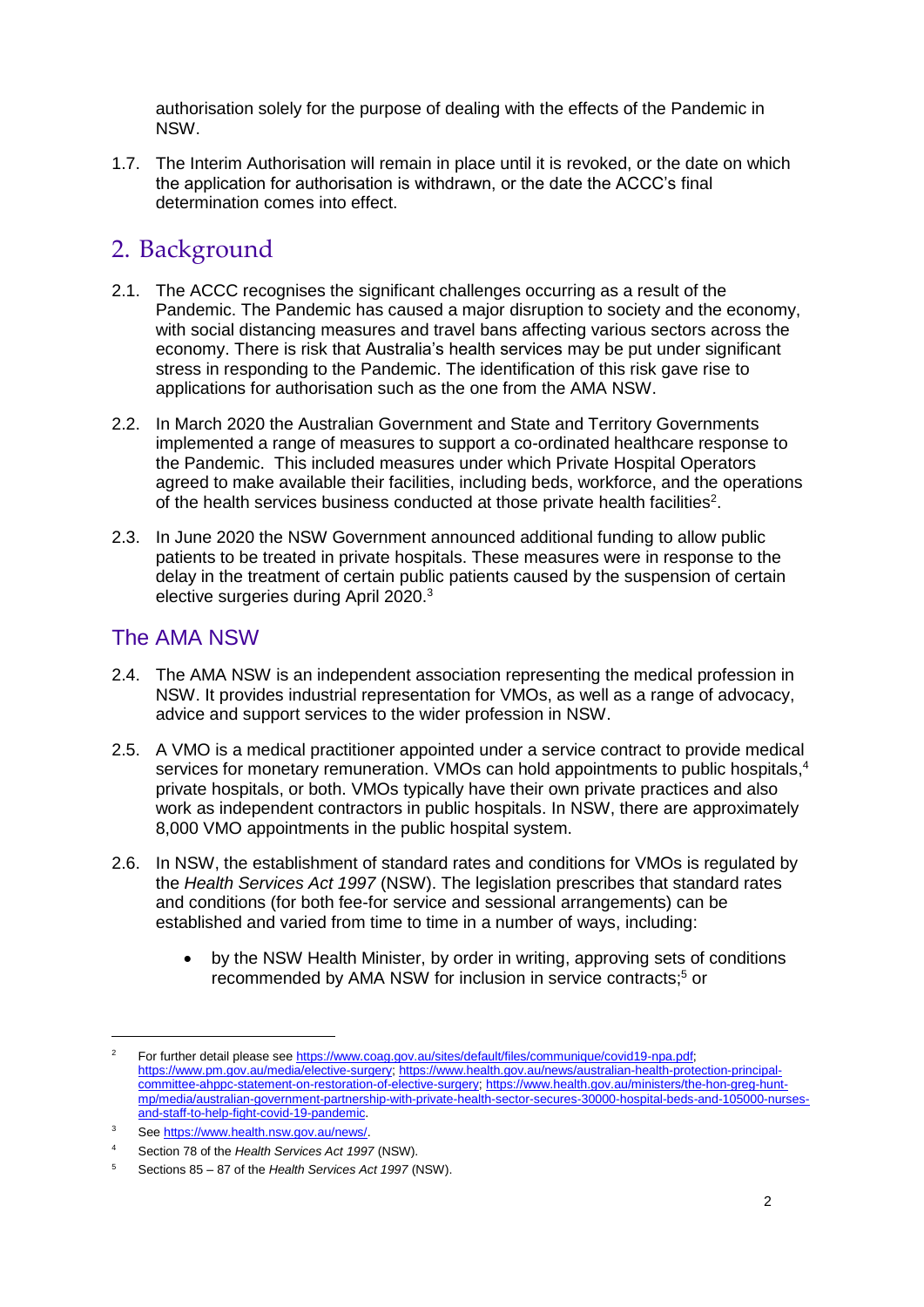- by determination of an arbitrator, following an application to the relevant Minister by the NSW Health Minister and/or AMA NSW for the appointment of an arbitrator. 6
- 2.7. For many VMOs there is no contract for services between the Private Hospital Operator and the VMO, but a contract between the practitioner and the patient (in the majority of arrangements it is the patient and/or health fund who remunerates the VMO, not the hospital). The terms and conditions of a medical practitioner's appointment at a private hospital are governed under the by-laws and relevant policies and procedures at the hospital(s) at which the medical practitioner is appointed.
- 2.8. As such, the AMA NSW has the following roles:
	- a statutory role in representing VMOs in the public hospital system, where there are detailed contractual arrangements between VMOs and Public Hospital Organisations (now known as Local Health Districts, **LHDs**) under which public patients are treated for free and VMOs are remunerated by the LHD. The AMA NSW recommends to the Minister for Health the terms and conditions and rates of remuneration for inclusion in VMOs' service contracts, and
	- advocating for the rights and interests of medical practitioners in the private hospital system.
- 2.9. There are currently two other authorisations granted by the ACCC to the AMA NSW, being:
	- A91590, granted on 24 November 2017 for five years. Authorisation to collectively negotiate the terms and conditions (including but not limited to remuneration) of visiting medical officer contracts for the treatment of public patients at the Northern Beaches Hospital.
	- A91383, granted 4 December 2013 until 30 December 2023. Re-authorisation to collectively bargain on behalf of VMOs in the NSW public hospital system with:
		- o NSW Ministry of Health (**Ministry**) regarding the standard terms and conditions of contracts, including but not limited to remuneration; and
		- o LHDs regarding issues relevant to the engagement of VMOs by LHDs, excluding standard VMO contract terms and conditions and rates of remuneration.

## 3. Consultation

- 3.1. A public consultation process informs the ACCC's assessment of the likely public benefits and detriments from the Proposed Conduct.
- 3.2. The ACCC invited submissions from a range of potentially interested parties including Private Hospital Operators, medical doctor organisations, industry organisations, and patient advocacy groups.<sup>7</sup>

<sup>6</sup> Section 89 of the *Health Services Act 1997* (NSW).

<sup>7</sup> A list of the parties consulted and the public submissions received is available from the ACCC's public register [www.accc.gov.au/authorisationsregister.](http://www.accc.gov.au/authorisationsregister)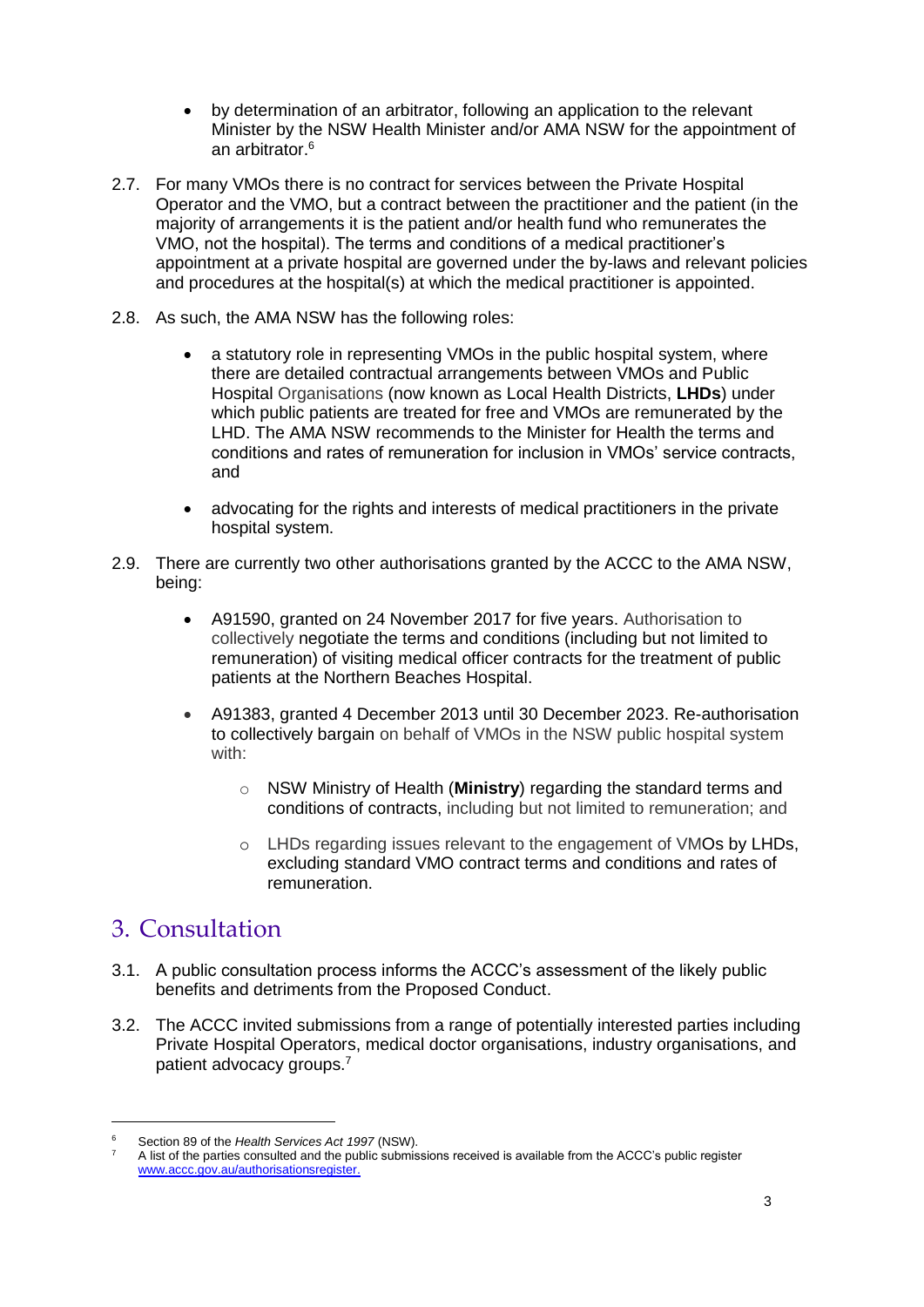- 3.3. Prior to its draft determination, the ACCC received one submission from the Australian Medical Association (**AMA**) in support of the AMA NSW's application. The AMA submitted the Proposed Conduct would: support the undisrupted supply of clinical services during the Pandemic; enable the AMA NSW to seek fair remuneration between VMOs and Private Hospital Operators; and transactional costs would be avoided compared to individual negotiations between VMOs and Private Hospital Operators.
- 3.4. In its submissions, the AMA NSW noted that in collectively bargaining with Private Hospital Operators, it is seeking to largely replicate the terms and conditions of the Public Hospital Determinations 2014 (**2014 Determinations**) that are in place between VMOs and the Ministry.<sup>8</sup> The AMA NSW considers that the framework of the 2014 Determinations provides a cost-effective means of ensuring the continued provision of medical services to public patients in NSW. The AMA NSW notes that VMOs have already provided services to public patients in private hospitals as part of the health system's response to the Pandemic. These services have been provided pursuant to a contract between the VMO and the Private Hospital Operators or pursuant to an agreement between the VMO and the LHD to apply the terms of 2014 Determinations.
- 3.5. On 5 August 2020, the ACCC issued a draft determination proposing to grant conditional re-authorisation until 30 September 2021. Following the draft determination, the ACCC received one submission from the Australian Society of Anaesthetists in support of the AMA NSW's application for authorisation. No pre-decision conference was requested.

# 4. ACCC assessment

- 4.1. The ACCC's assessment of the Proposed Conduct is carried out in accordance with the relevant authorisation test contained in the Act.
- 4.2. The AMA NSW has sought authorisation for Proposed Conduct that would or might constitute a cartel provision within the meaning of Division 1 of Part IV of the Act and may substantially lessen competition within the meaning of sections 45 or 46 of the Act. Consistent with subsection 90(7) and 90(8) of the Act, the ACCC must not grant authorisation unless it is satisfied, in all the circumstances, that the conduct would result or be likely to result in a benefit to the public, and the benefit would outweigh the detriment to the public that would result or be likely to result from the conduct (**authorisation test**).
- 4.3. The ACCC's assessment of the Proposed Conduct is made in the context of the Pandemic. The Pandemic is impacting Australian consumers and businesses, with many businesses facing severe disruption. Maintaining competition in the long term will be critical to benefit both consumers and the economy.
- 4.4. In making its assessment of the Proposed Conduct, the ACCC has considered:
	- The application and other relevant information available to the ACCC; this has included information provided by parties on a confidential basis and information published by the Australian Government and State and Territory Governments about the management of the healthcare system during the Pandemic.

<sup>8</sup> *Public Hospitals (Visiting Medical Officer Sessional Contracts) Determination 2014* and *Public Hospitals (Visiting Medical Officer Fee-for-Service Contracts) Determination 2014*. Copies of the 2014 Determinations are included in the AMA NSW's application and are available from the ACCC's Public Register.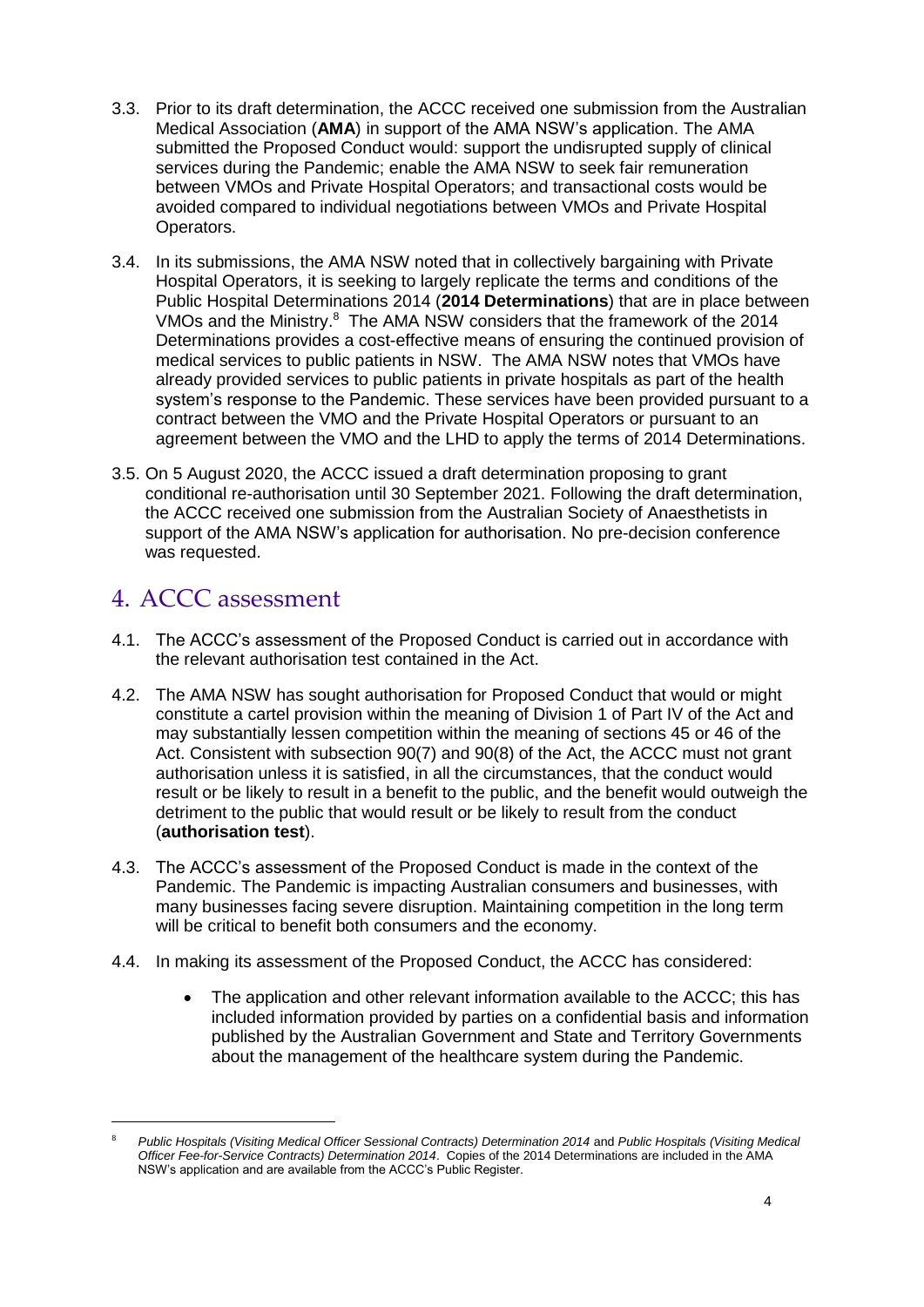- The relevant areas of competition likely to be affected by the Proposed Conduct. These areas of competition include the supply of VMO services in NSW in both the private and public healthcare systems.
- The likely future with the Proposed Conduct that is the subject of the authorisation compared to the likely future in which the Proposed Conduct does not occur. In the future without the Proposed Conduct the ACCC considers it likely that services provided by a VMO to public patients in private hospitals will be pursuant to either an agreement reached between the individual VMO and the Private Hospital Operator or to an agreement between the individual VMO and a LHD.

#### Public benefits

-

4.5. The Act does not define what constitutes a public benefit. The ACCC adopts a broad approach. This is consistent with the Australian Competition Tribunal (the **Tribunal**) which has stated that the term should be given its widest possible meaning, and includes:

*…anything of value to the community generally, any contribution to the aims pursued by society including as one of its principal elements … the achievement of the economic goals of efficiency and progress. <sup>9</sup>*

- 4.6. The ACCC notes the public benefits submitted by the AMA NSW in its application, and the AMA and Australian Society of Anaesthetists in their respective submissions.
- 4.7. The ACCC has previously recognised that there are transaction costs associated with contracting and that these transaction costs can be lower where a single negotiation process is employed, such as in a collective bargaining arrangement, relative to a situation where multiple negotiation processes are necessary. Collective bargaining also allows for transaction costs to be shared between those parties collectively negotiating. This in turn may allow for an increased level of input into negotiations and result in more efficient outcomes.
- 4.8. Negotiations by individual VMOs with Private Hospital Operators are likely to be more costly and take longer than is desirable in the context of the Pandemic. The Proposed Conduct is likely to result in transaction cost savings and improve the input of the AMA NSW and VMOs during negotiations with Private Hospital Operators.
- 4.9. The Proposed Conduct may also help to address information asymmetry. Information asymmetry occurs when one party to a negotiation has access to relevant information that the other party does not. Where there is information asymmetry, the party lacking information may accept or contemplate different terms than it would if more information were available to it. Under these circumstances, the outcomes of the negotiation may not capture many of the available efficiencies. Information asymmetry can often be addressed by improving the transparency of market information. If collective bargaining such as that proposed by the AMA NSW improves the availability and use of information, it has the potential to enable more complete and efficient contracts to be negotiated that better reflect the needs of members of the bargaining group. This would be of benefit to the public.
- 4.10. The AMA NSW has submitted that without the Proposed Conduct, higher transaction costs and contractual uncertainty may reduce the willingness of some VMOs to

<sup>9</sup> *Queensland Co-operative Milling Association Ltd* (1976) ATPR 40-012 at 17,242; cited with approval in *Re 7-Eleven Stores* (1994) ATPR 41-357 at 42,677.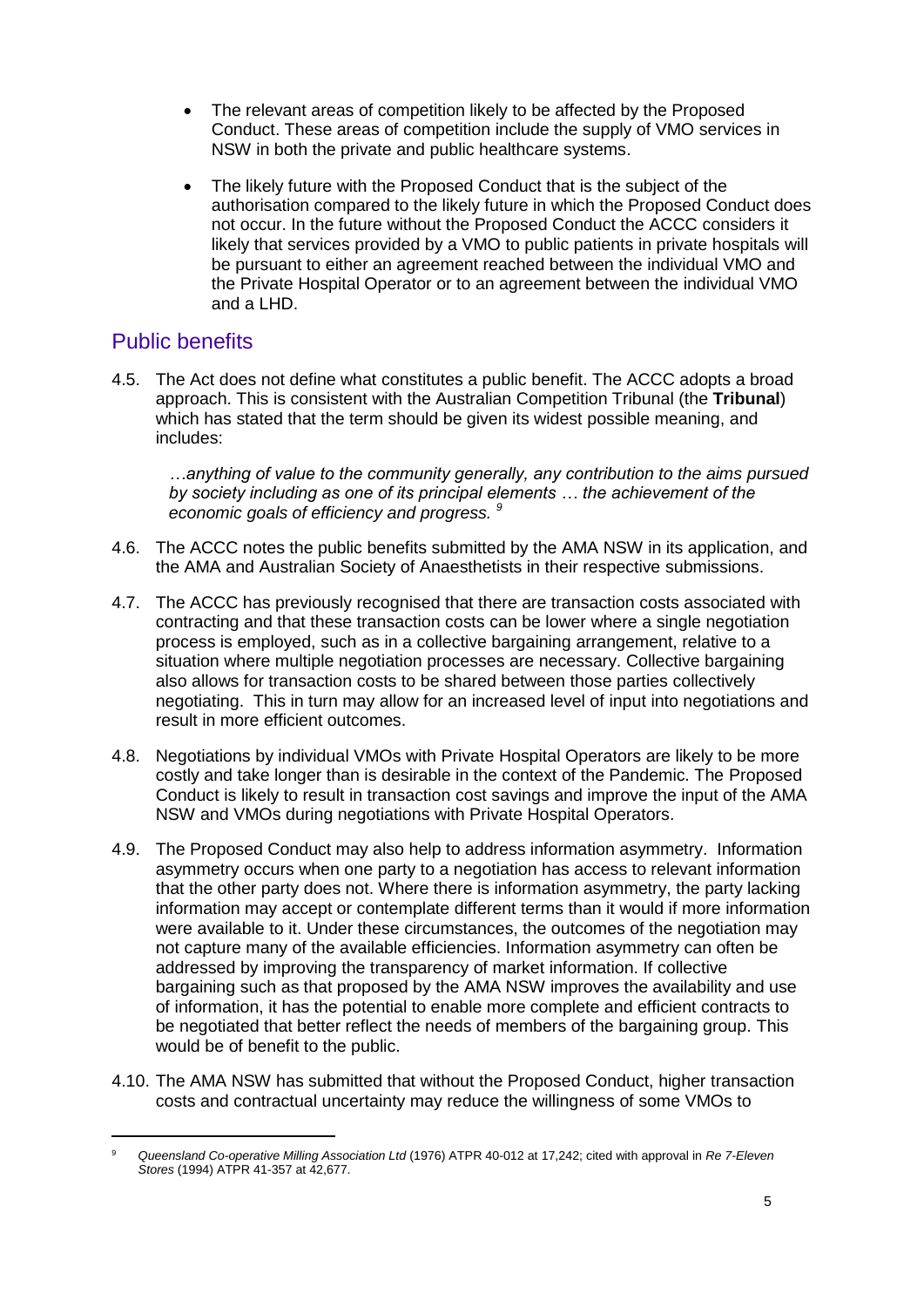provide services to public patients in private hospitals. The ACCC considers that by improving the contracting process for VMOs, the Proposed Conduct may support VMO participation in providing services to public patients in private hospitals.

4.11. The AMA NSW has also submitted that the Proposed Conduct, by facilitating VMO services for public patients in private hospitals, will also support the ongoing provision of training for junior medical staff by allowing them to continue to be involved in the delivery of services to public patients. The ACCC considers that by supporting the continued training of junior medical staff, the Proposed Conduct is likely to result in public benefit.

#### **Conclusion on public benefits**

4.12. The ACCC considers that the Proposed Conduct is likely to result in public benefit through transaction cost savings and by improving the input of the AMA NSW and VMOs during negotiations with Private Hospital Operators. It is also likely to help to address information asymmetries and to facilitate other contracting efficiencies. It may also support greater participation by VMOs in delivering services to public patients in private hospitals and it may support the continuation of training for junior doctors.

#### Public detriments

4.13. The Act does not define what constitutes a public detriment. The ACCC adopts a broad approach. This is consistent with the Tribunal which has defined it as:

*…any impairment to the community generally, any harm or damage to the aims pursued by the society including as one of its principal elements the achievement of the goal of economic efficiency.<sup>10</sup>*

- 4.14. The AMA NSW submits there is no readily identifiable public detriment resulting from the Proposed Conduct.
- 4.15. The ACCC considers that the Proposed Conduct is likely to result in some public detriment as it reduces the potential for competition between VMOs to supply services to public patients in private hospitals. To the extent that VMOs negotiate collectively with private hospitals and day surgeries, they will not be able to compete with each other on the terms on which they supply those services. In addition, collective activity (including the sharing of commercial information) between competitors can give rise to additional competitive detriments increasing the likelihood of coordinated conduct (rather than competition) beyond the terms of the authorised agreement.
- 4.16. However, the ACCC considers these detriments are likely to be limited in this instance as:
	- The Proposed Conduct is for a narrow purpose. It can only occur in respect of arrangements where VMOs are to be engaged by Private Hospital Operators to provide medical services to public patients in the NSW private hospital system in responding to the Pandemic.
	- Any information shared between VMOs under the Proposed Conduct is likely to lose relevance following the cessation of the Proposed Conduct.
	- It is unlikely that the Proposed Conduct will materially affect fees charged by VMOs for the services they provide to private patients.

<sup>10</sup> *Re 7-Eleven Stores* (1994) ATPR 41-357 at 42,683.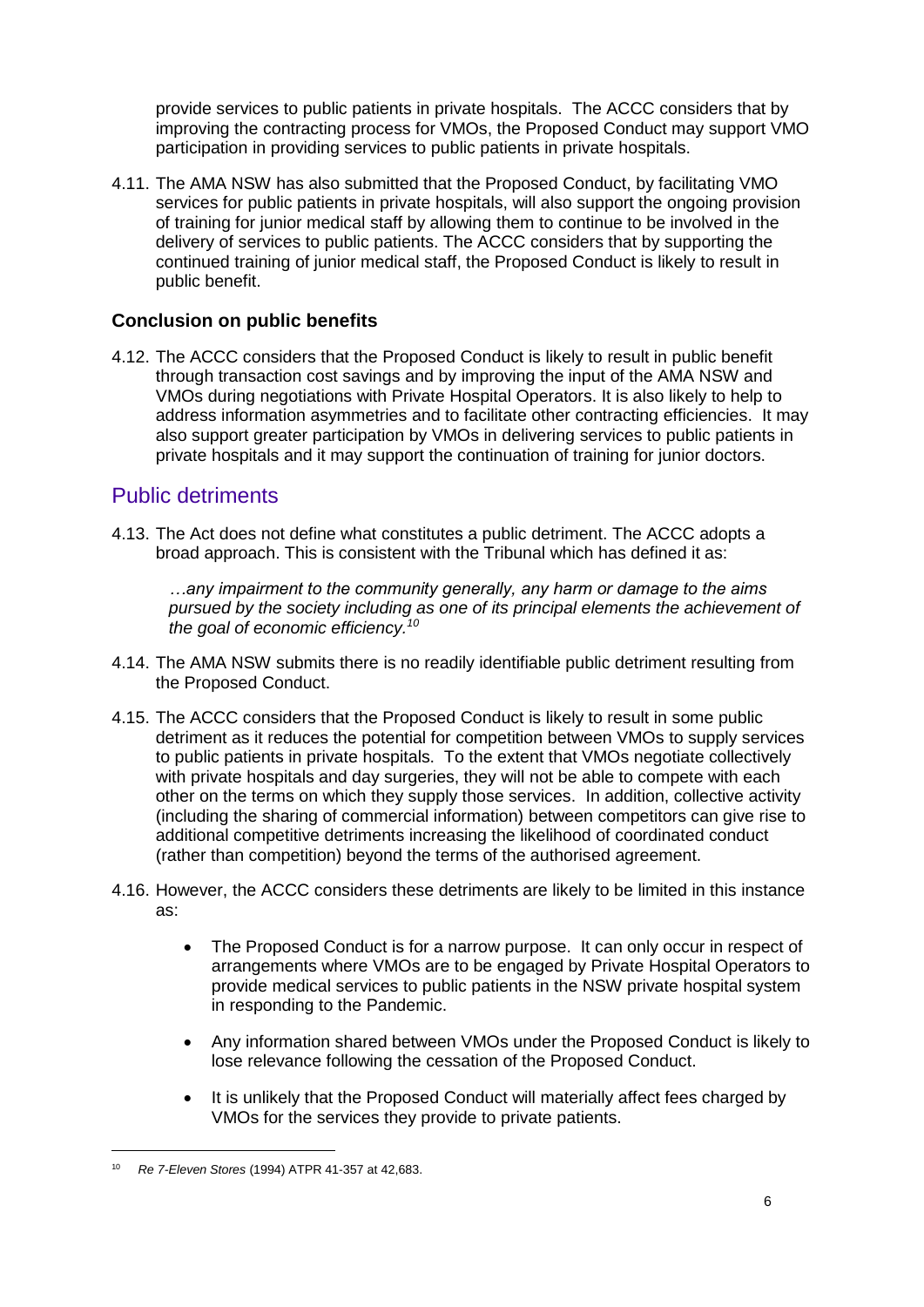- Participation in the collective bargaining is voluntary for VMOs, they remain free to negotiate their own individual arrangements with a Private Hospital Operator, or participate in another arrangement. Similarly, Private Hospital Operators also remain free to negotiate directly with VMOs on an individual basis, and need not enter into any agreements that may undermine their operational capabilities.
- Absent the Pandemic, VMOs will on occasion provide services to public patients in private hospitals at the request of the LHD. Contractual arrangements for such services are not affected by the Proposed Conduct.

#### **Conclusion on public detriments**

4.17. The ACCC considers that the Proposed Conduct is likely to result in limited public detriment.

#### Balance of public benefit and detriment

- 4.18. The ACCC considers that the Proposed Conduct is likely to result in public benefit through transaction cost savings and by improving the input of the AMA NSW and VMOs during negotiations with Private Hospital Operators. It is also likely to help to address information asymmetries and to facilitate other contracting efficiencies. It may also support greater participation by VMOs in delivering services to public patients in private hospitals and it may support the continuation of training for junior doctors.
- 4.19. The ACCC also considers that the Proposed Conduct will result in limited public detriment. As discussed below, the ACCC has decided to impose conditions that increase transparency regarding the nature and impact of the conduct authorised.
- 4.20. Overall, the ACCC considers that the Proposed Conduct is likely to result in a public benefit and that this public benefit would outweigh any likely detriment to the public from the Proposed Conduct.

#### Conditions of authorisation

- 4.21. The ACCC may specify conditions in an authorisation.<sup>11</sup> The legal protection provided by the authorisation does not apply if any of the conditions are not complied with.<sup>12</sup>
- 4.22. In its May 2020 interim authorisation, the ACCC imposed conditions requiring the AMA NSW to notify the ACCC of any additional Private Hospital Operators that it seeks to negotiate with and to provide regular updates to the ACCC. These conditions provide important transparency in relation to the Proposed Conduct and the parties protected by the interim authorisation.
- 4.23. The AMA NSW has provided updates to the ACCC pursuant to these conditions. The updates are available from the ACCC's public register and are noted, as relevant, in this Determination. The ACCC considers that the conditions imposed under the interim authorisation have been effective. Therefore, the ACCC has decided to continue these conditions as part of the substantive authorisation (see [5.6](#page-9-0) - [5.9\)](#page-9-1).

<sup>11</sup> Section 88(3) of the Act.

<sup>12</sup> Section 88(3) of the Act.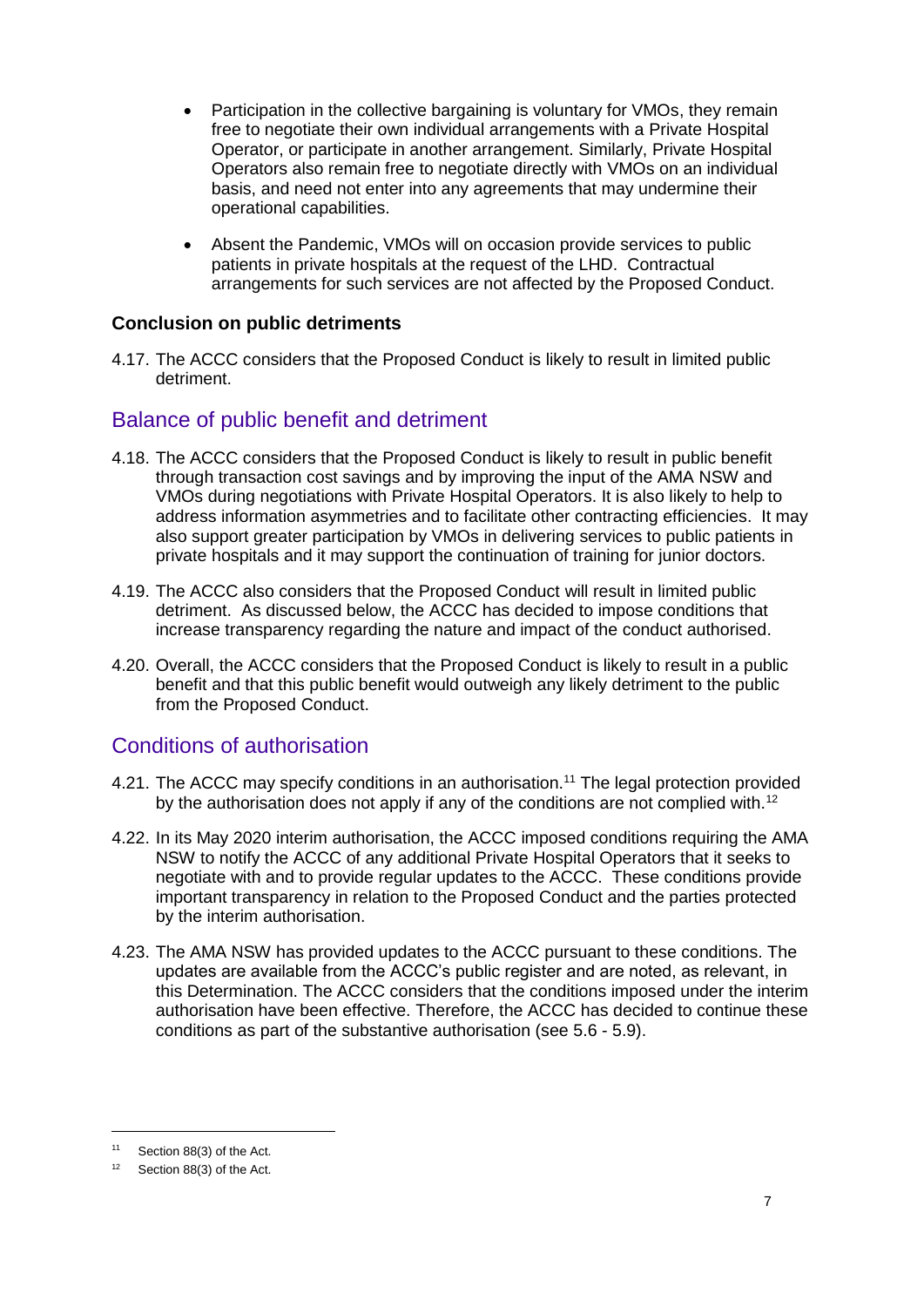## Length of authorisation

- 4.24. The Act allows the ACCC to grant authorisation for a limited period of time.<sup>13</sup> This enables the ACCC to be in a position to be satisfied that the likely public benefits will outweigh the detriment for the period of authorisation. It also enables the ACCC to review the authorisation, and the public benefits and detriments that have resulted, after an appropriate period.
- 4.25. In this instance, the AMA NSW seeks authorisation for 12 months from when the ACCC's Final Determination is given.
- 4.26. Public information to date suggests that the Pandemic can change suddenly, unpredictably, and require rapid responses. Given these substantial uncertainties, and for the reasons outlined in the public benefit and public detriment analysis above, the ACCC considers the period of 12 months from the date of Final Determination to be appropriate.
- 4.27. The ACCC has decided to grant authorisation until 30 September 2021.
- 4.28. The legal protections afforded during the period of authorisation would not extend to any collective bargaining conduct engaged in after that time, including giving effect to any agreements made within the 12 month period of authorisation after the authorisation ends.

# 5. Determination

## The application

- 5.1. On 5 May 2020, the AMA NSW lodged application A1000511 with the ACCC, seeking authorisation under subsection 88(1) of the Act.
- 5.2. The AMA NSW is seeking authorisation for itself and participating VMOs to collectively negotiate with Private Hospital Operators regarding the terms and conditions (including remuneration) for VMOs engaged to provide medical services to public patients in the NSW private hospital system in responding to the Pandemic.

#### The authorisation test

- 5.3. Under subsections 90(7) and 90(8) of the Act, the ACCC must not grant authorisation unless it is satisfied in all the circumstances that the Proposed Conduct would result or is likely to result in a benefit to the public and the benefit would outweigh the detriment to the public that would result or be likely to result from the Proposed Conduct.
- 5.4. For the reasons outlined in this Determination, the ACCC considers that, in all the circumstances, the Proposed Conduct would result in a benefit to the public, and the benefit to the public would outweigh the detriment to the public that would result or be likely to result from the Proposed Conduct.
- 5.5. Accordingly, the ACCC has decided to grant authorisation.

<sup>13</sup> Section 91(1) of the Act.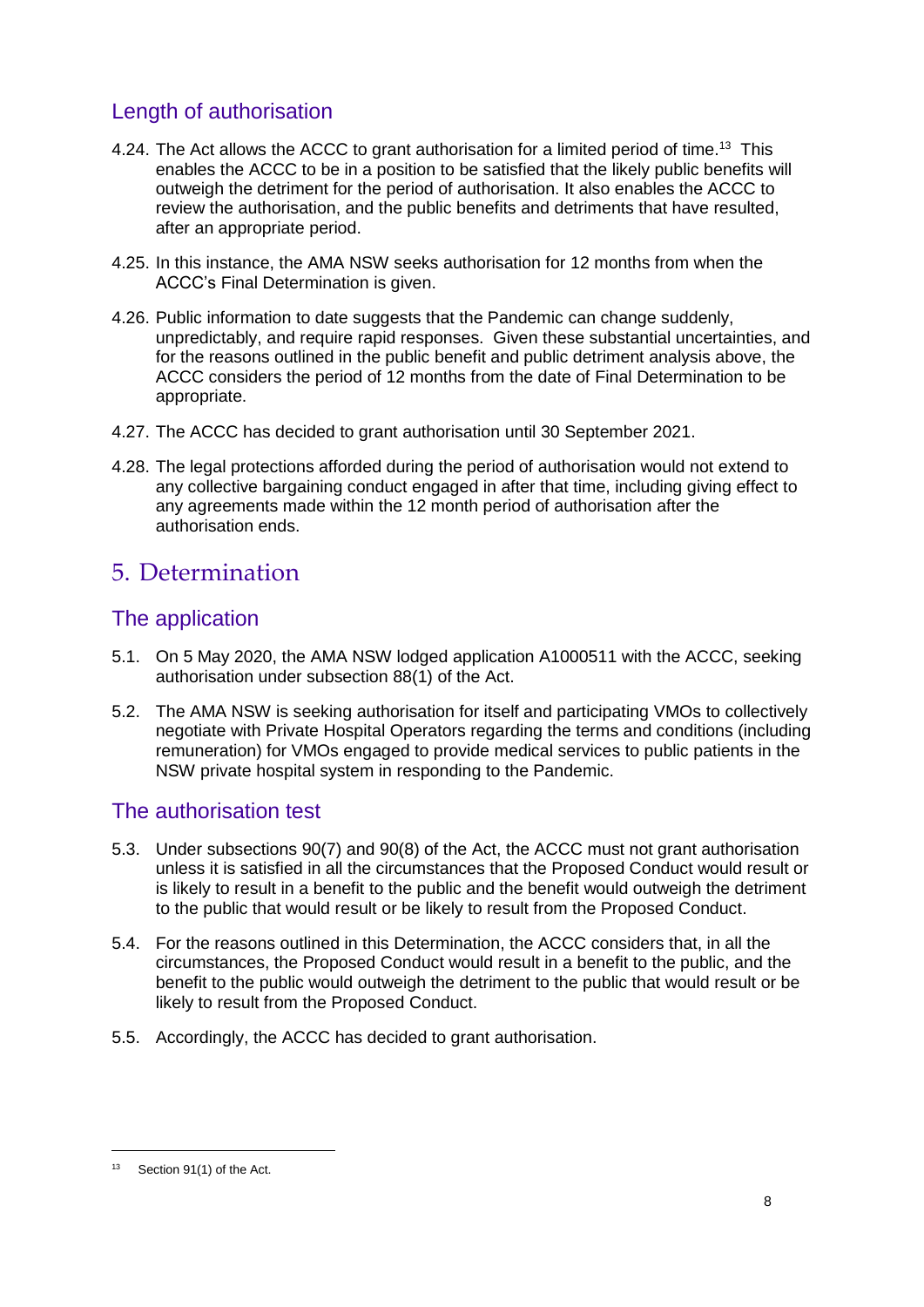## Conditions of authorisation

- <span id="page-9-0"></span>5.6. The ACCC may specify conditions in an authorisation.<sup>14</sup> The legal protection provided by the authorisation does not apply if any of the conditions are not complied with.<sup>15</sup>
- 5.7. The ACCC may specify conditions in circumstances where, although the relevant public benefit test is met, without the conditions the ACCC would not be prepared to exercise its discretion in favour of the authorisation.<sup>16</sup>
- 5.8. In this instance, the ACCC has decided to grant authorisation subject to the following conditions:

#### Condition 1 – Notification of future targets

The AMA NSW must notify the ACCC of the identity of any additional private hospitals or healthcare providers (other than Ramsay Health Care Australia Pty Limited, Healthscope Operations Pty Limited, Healthe Care Australia Pty Limited, Adventist Healthcare Limited and St Vincent's Health Australia Limited) with which it intends to collectively negotiate, at least 24 hours before commencing such negotiations.

#### Condition 2 – Reporting requirements

The AMA NSW must provide regular updates to the ACCC, and provide any additional information requested by the ACCC.

<span id="page-9-1"></span>5.9. These conditions are the same as those that currently apply under the Interim Authorisation granted on 8 May 2020.

#### Conduct which the ACCC has decided to authorise

- 5.10. The ACCC has decided to grant conditional authorisation A1000511 to enable the AMA NSW and any participating VMOs to collectively negotiate with Private Hospital Operators regarding the terms and conditions (including remuneration) for VMOs engaged to provide medical services to public patients in the NSW private hospital system in responding to the Pandemic.
- 5.11. Authorisation is granted in relation to the following provisions of the Act:
	- Division 1 of Part IV of the Act.
	- section 45 of the Act, and
	- section 46 of the Act.
- 5.12. The ACCC has decided to grant conditional authorisation to the Proposed Conduct only in so far as it is for the sole purpose of dealing with the effects of the Pandemic in NSW.
- 5.13. The ACCC has decided to grant conditional authorisation A1000511 on the basis it will remain in force only until 30 September 2021.

<sup>14</sup> Section 88(3) of the Act.

<sup>15</sup> Section 88(3) of the Act.

<sup>16</sup> Application by Medicines Australia Inc (2007) ATPR 42-164 at [133].